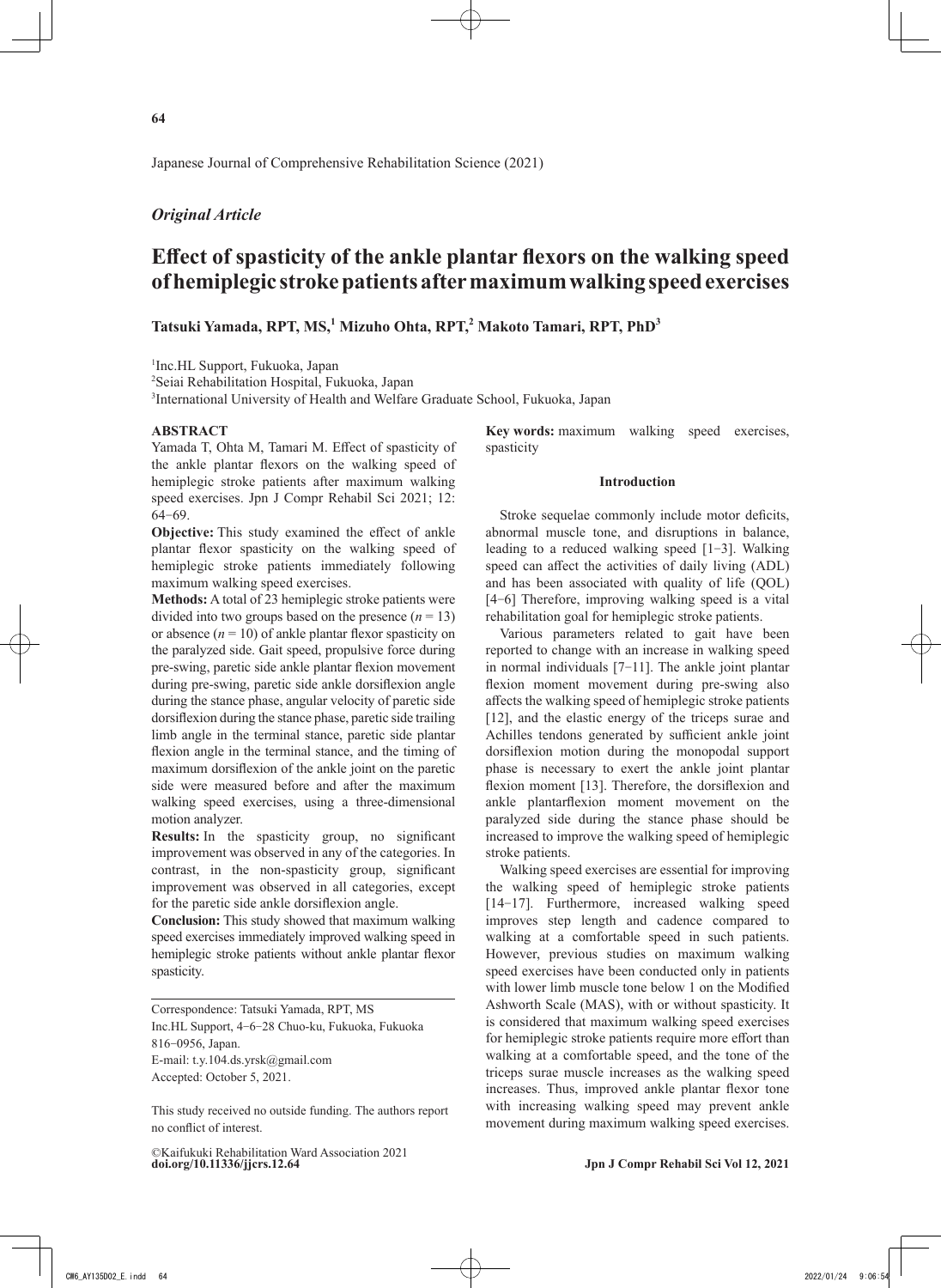Hence, the purpose of this study was to classify patients with MAS of triceps surae on the paralyzed side of 1+ or more and those with MAS of 1 or less, and to examine the effect of maximum walking speed exercises on improvement of walking speed for each group.

#### **Methods**

#### **1. Participants**

The participants were first-stroke hemiplegia patients who were admitted to a convalescent rehabilitation hospital and were able to walk while being watched over without walking aids. This included 13 patients with MAS  $1+$  or higher on the paralyzed triceps surae (with spasticity) and 10 patients with MAS 1 or less (without spasticity). Patients with a resting heart rate of  $\leq 40$  or  $>100$  bpm, resting blood pressure of <90/60 or >170/90 mmHg, higher brain dysfunction, impaired cognition that affected walking, ataxia, or orthopedic or cardiovascular disease were excluded (Table 1).

## **2. Measurement of maximum walking speed and comfortable walking speed**

The maximum walking speed exercises were performed 10 times over a distance of 15 m, with a 10 s interval between trials. Patients were instructed to "walk as fast as you safely can." They walked three times at the optimal walking speed for 10 m, and measurements were obtained before and after the exercise. Then, the participants were provided the following instruction verbally: "Please walk at a comfortable walking speed." No walking cane or brace was used.

#### **3. Measurement equipment and environment**

Patients walked barefoot at a self-determined speed over a distance of 8 m. Instrumented gait analysis was performed using a 14-camera motion-capture system

| Table 1. Patient characteristics. |  |
|-----------------------------------|--|
|-----------------------------------|--|

(100 Hz) with three synchronized force plates (1,000 Hz) and a measurement section of 8 m. Additionally, infrared reflective markers with a diameter of 14 mm were attached according to the Helen Hayes marker set (Figure 1).

#### **4. Data analysis**

For the optimal walking speed before (PRE) and after exercise (POST), the average of three exercise trials that involved accurate foot placement on a ground reaction force (GRF) meter was used. For the maximum walking speed exercises, the average of 10 exercise trials that involved accurate foot placement on the GRF meter was used. Filter processing with a cutoff frequency of 8 Hz was performed on the coordinate data of the infrared reflection marker. The vertical component of the GRF was used to define the walking cycle. Frames with GRF vertical component values ≥20 N were defined as foot contact, and frames with vertical component values <20 N were defined as foot off.

We extracted data on gait speed, propulsive force, paretic side ankle plantar flexion moment, paretic side trailing limb angle (TLA), paretic side ankle dorsiflexion angle, angular velocity of paretic side dorsiflexion, paretic side plantar flexion angle, and the timing of maximum dorsiflexion of the ankle joint on the paretic side. For the walking speed, the center of gravity was calculated from a rigid body model by differentiating the displacement on the sagittal plane with respect to time. For the paretic side propulsive force and plantarflexion moment movement, the maximum paralyzed pre-swing phase (non-paralyzed side foot contact - paralyzed side foot off) values were used. For the TLA [18], the angle between the vertical axis and the line that connected the GRF on the sagittal plane and the greater trochanter in the terminal stance (0.01 s before the non-paralyzed side foot contact) on the paralyzed side was used. The ankle plantar flexion angle of the paralyzed side was used as the ankle joint angle

|                                              | Spasticity group $(n=13)$ | Non-spasticity group $(n=10)$ | $p$ -Value        |     |
|----------------------------------------------|---------------------------|-------------------------------|-------------------|-----|
| Ankle plantar flexors<br><b>MAS</b>          | $1 + 5$ 2:6 3:3           | $0:4$ 1:6                     |                   |     |
| Type of stroke<br>(Hemorrhage/Infarction)    | 7/6                       | 6/4                           |                   |     |
| Paralyzed side (R/L)                         | 5/8                       | 8/2                           |                   |     |
| Age (years)                                  | $61.0 \pm 10.9$           | $55.4 \pm 14.3$               | $0.40*$           | n.s |
| Sex (M/F)                                    | 7/6                       | 4/6                           | $0.81*$           | n.s |
| Time from onset to<br>hospitalization (days) | $148.0 \pm 32.8$          | $126.0\pm48.5$                | $0.39^{\ddagger}$ | n.s |
| <b>FMA-LE</b><br>(Maximum 34)                | $24.4 \pm 2.8$            | $28.4 \pm 5.4$                | $0.06*$           | n.s |

Mean ± SD. n.s, Not significant; \* , Fisher's exact test; ‡, Mann-Whitney *U* test; MAS, Modified Ashworth Scale; FMA, Fugl Mayer Assessment.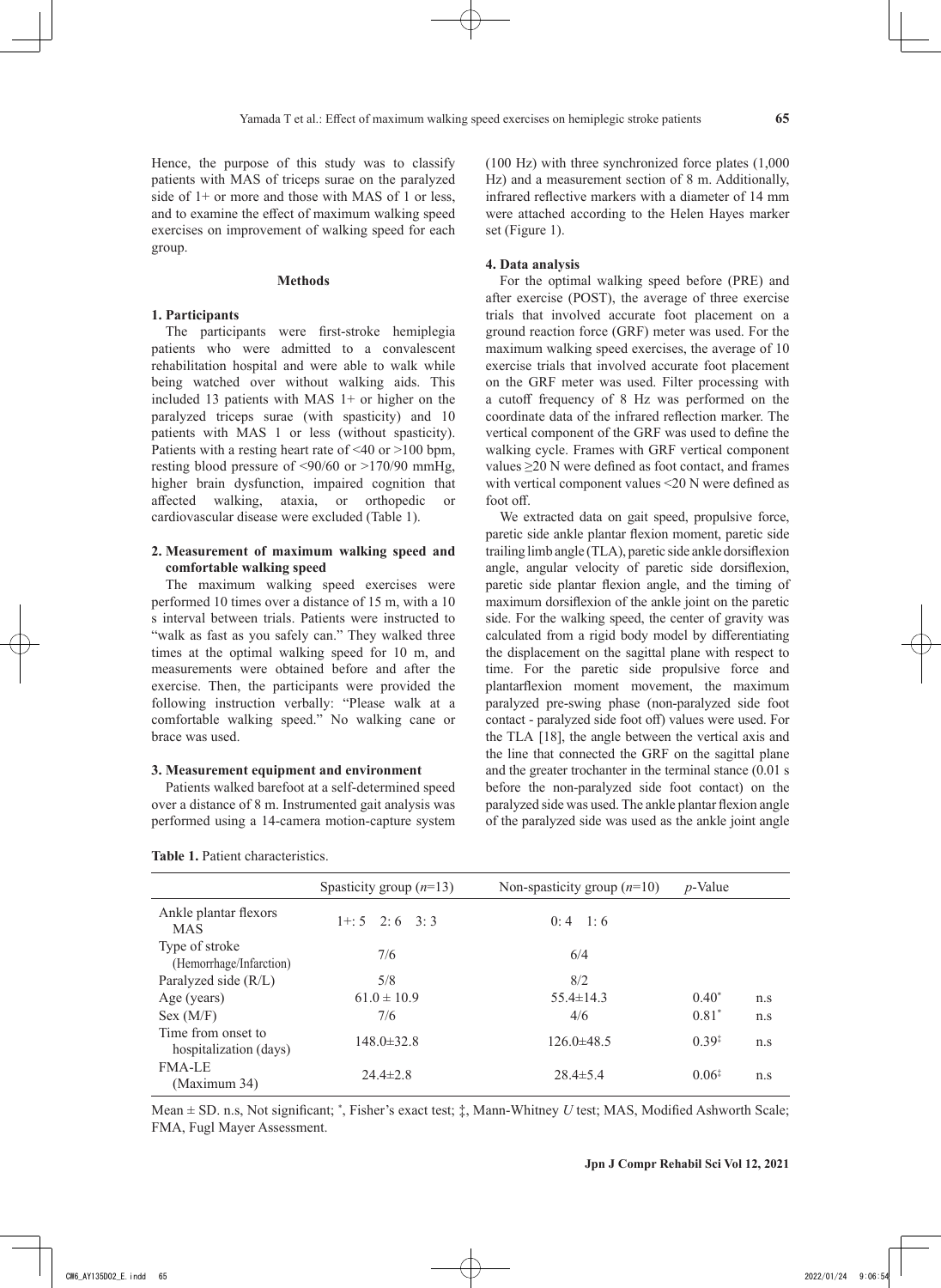

**Figure 1.** Using a modified Helen Hayes marker set for the lower limbs, 29 reflective markers were placed on the patient's parietal, frontal, and occipital lobes; both shoulders, lateral epicondyle, midpoint of the ulnar radius of both sides, both anterior superior iliac spines, sacral center; and the acromion, thighs, external knee joints, internal knee joints, lower limbs, lateral and medial malleoli, second metatarsal heads, and heels of both sides.

in the terminal stance (0.01 s before the non-paralyzed side foot contact). The maximum angle of the ankle joint and angular velocity values of the paretic side dorsiflexion were used during the stance phase. The time taken to reach maximum dorsiflexion of the ankle joint on the paralyzed side was normalized to one gait cycle before calculation.

#### **5. Statistical analyses**

Statistical analyses were performed using SPSS Statistics version 24 (SPSS Inc., Chicago, IL, USA, 2016). As a comparison of the preconditions, the Wilcoxon signed-rank test was performed to compare the walking speed before and during the maximum walking speed exercises in both the spasticity and nonspasticity groups. The Mann-Whitney *U* test was used to compare the walking speed and speed difference between the two groups with and without spasticity before and during the maximum walking speed exercises. We performed the Wilcoxon signed-rank test to compare the PRE and POST data in each group. The Mann-Whitney *U* test was performed to compare the amount of change in the extracted data before and during the maximum walking speed exercises between the two groups, the group with spasticity and the group without spasticity. The significance level was set at 5%.

## **Results**

# **1. Comparison of walking speed before and during practice between the two groups and within each group**

The pre-practice walking speeds were  $0.60 \pm 0.23$ m/s and  $0.92 \pm 0.23$  m/s for the spasticity and nonspasticity groups, respectively. During practice, the walking speeds were  $0.77 \pm 0.25$  m/s and  $1.17 \pm 0.30$ m/s for the spasticity and non-spasticity groups, respectively. Walking speed before and during practice was significantly faster in the non-spasticity group. In the within-group comparison, both groups showed a significant increase in walking speed during practice. However, there was no significant difference in walking speed before and during exercise (Tables 2 and 3).

# **2. Comparison between PRE and POST exercises in the spasticity and non-spasticity groups**

There was no significant improvement in any category in the spasticity group. However, there was a statistically significant improvement in walking speed, step length (on both the affected and unaffected sides), paretic side forward propulsion, paretic side TLA, and paretic side ankle plantar flexion angle in the nonspasticity group. The maximum dorsiflexion angular velocity and the timing of maximum dorsiflexion of the ankle joint on the paralyzed side significantly increased  $(p<0.05)$ , but there was no significant change in other data (Table 4).

# **3. Comparison of the amount of change in extracted data before and during exercises between the two groups**

The amount of change in propulsive force, TLA, ankle joint plantar flexion angle, angular velocity of ankle joint maximum dorsiflexion, and timing of ankle joint maximum dorsiflexion in the spasticity group were significantly lower than those in the nonspasticity group  $(p<0.05)$ . No significant changes were observed in other data (Table 5).

# **Discussion**

First, the walking speed of both the groups significantly increased during the maximum walking speed practice compared to that before the practice. However, a comparison of the speed difference between the two groups showed no significant difference. This suggests that both groups could withstand the load of maximum walking speed, and there was no difference in the amount of load in either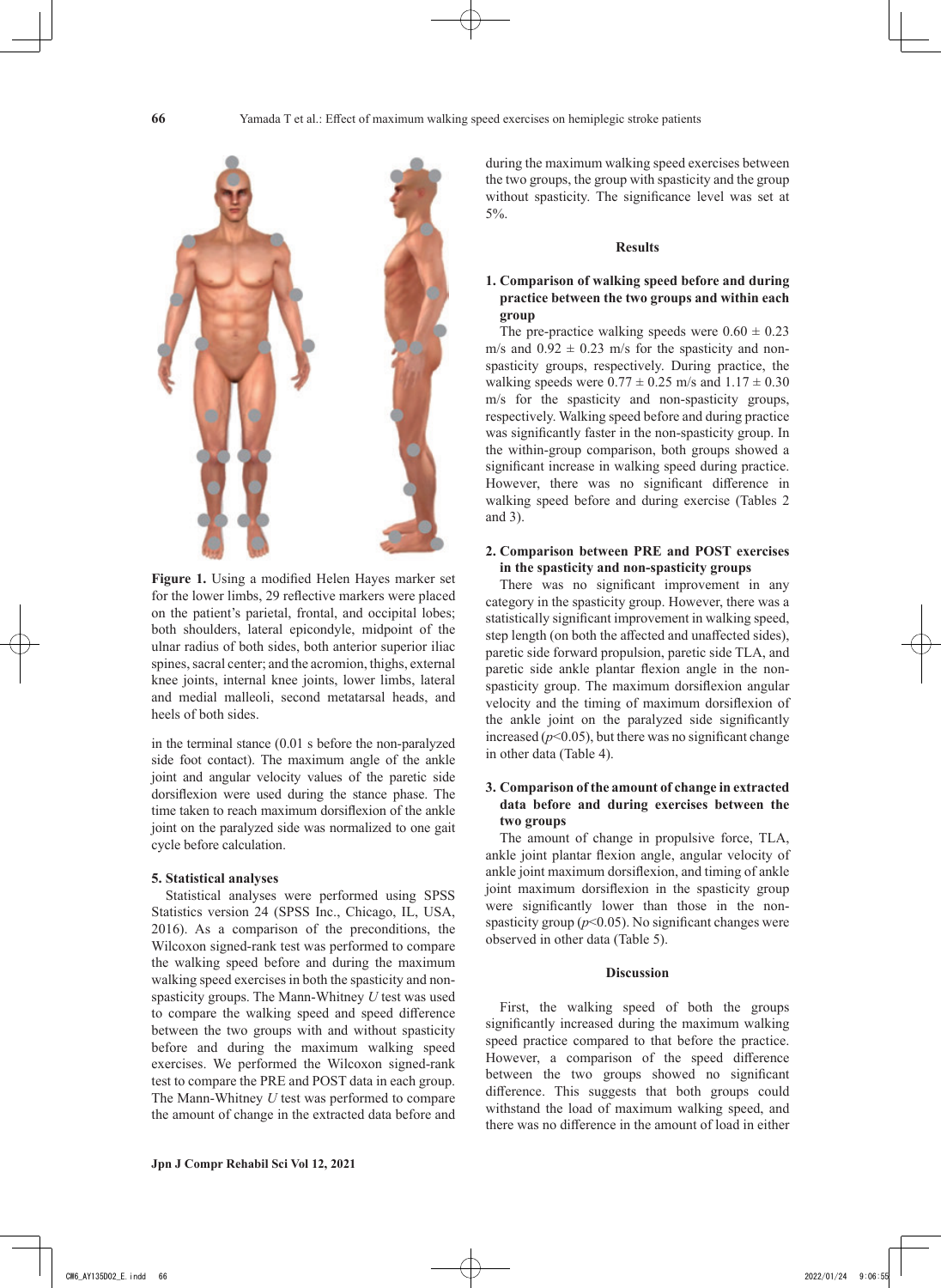|                           | Spasticity group $(n=13)$ | Non-spasticity group $(n=10)$ | $p$ -Value |               |
|---------------------------|---------------------------|-------------------------------|------------|---------------|
| PRE gait speed<br>(m/s)   | $0.60 \pm 0.23$           | $0.92 \pm 0.23$               | 0.01       |               |
| EX gait speed<br>(m/s)    | $0.77 \pm 0.25$           | $1.17\pm0.30$                 | 0.00       | $\frac{1}{2}$ |
| speed difference<br>(m/s) | $0.17 \pm 0.07$           | $0.26 \pm 0.12$               | 0.07       | n.s           |

**Table 2.** Comparison of gait speed PRE and during exercises and speed between the two groups.

Mean±SD. *p* < 0.05.

\* , Items with significant differences between groups; n.s, Not significant; PRE gait speed, Gait speed during comfort speed walking before maximum speed walking exercises; EX gait speed, Gait speed during maximum speed walking exercises; Speed difference, Gait speed during maximum speed walking practice - gait speed during comfortable speed walking before maximum speed walking exercises.

**Table 3.** Comparison of gait speed before and during exercises within two groups.

|                             | PRE gait<br>speed | EX gait<br>speed | $p$ -Value |    |
|-----------------------------|-------------------|------------------|------------|----|
| Spasticity<br>group         | $0.60 \pm 0.23$   | $0.77 \pm 0.25$  | 0.00       | 字  |
| Non-<br>spasticity<br>group | $0.92 \pm 0.23$   | $1.17\pm0.30$    | 0.00       | ź. |

Mean  $\pm$  SD.  $p < 0.05$ .

n.s, Not significant; \* , Items with significant differences within each group; PRE gait speed, Gait speed during comfort speed walking before maximum speed walking exercises; EX gait speed, Gait speed during maximum speed walking exercises.

group during the maximum walking speed exercises.

This study showed that when the pre- and postpractice data were compared, the non-spasticity group showed significant improvement in gait speed, whereas the spasticity group showed no significant improvement. The propulsive force on the paralyzed side is closely related to the walking speed of hemiplegic stroke patients, and the TLA in the late stance phase contributes more to the propulsive force on the paralyzed side than the plantar flexion moment of the ankle joint [19]. In addition, significant improvements in propulsive force and TLA were observed in the non-spasticity group, whereas no significant improvements in ankle plantar flexion movement, propulsive force, and TLA were observed in the spasticity group. These results indicated that the non-spasticity group, which showed an increase in the TLA, demonstrated an improved walking speed after practice. In contrast, the spasticity group, which did not show an increase in the TLA, did not show any improvements in walking speed.

Next, in terms of the difference between the extracted data before and during the maximum walking speed exercises, the changes in propulsive force, TLA, ankle joint plantar flexion angle, angular velocity of ankle joint maximum dorsiflexion, and timing of ankle joint maximum dorsiflexion were significantly lower in the spasticity group compared to the non-spasticity group. It is known that the forward propulsive force during the stance phase is obtained by sufficient dorsiflexion of the ankle joint to move the axis of rotation of the lower leg from the heel to the forefoot [20]. Additionally, the angular velocity of ankle joint dorsiflexion during the monopodal support phase increases with an increase in walking speed in healthy subjects, and the timing of maximum ankle joint dorsiflexion moves forward and the ankle joint plantar flexion angle in the late stance phase increases [7, 8]. Furthermore, the ankle plantar flexion angle in the late stance period is thought to affect the TLA [18], according to a model encompassing the three joints of the lower extremities. These results suggest that an increase in the angular velocity of ankle dorsiflexion during the monopodal support phase may affect the TLA in the late stance phase. However, as spasticity increases muscle tension in a speed-dependent manner, the increase in the angular velocity of ankle dorsiflexion during the maximum walking speed exercises may have been lower in the spasticity group than in the non-spasticity group. Therefore, the spasticity group, which showed a small increase in the ankle plantar flexion angle in the late stance phase during maximum walking speed practice, did not demonstrate a sufficient increase in the propulsive force of the paralyzed leg as they could not perform the walking practice with a higher TLA. Therefore, the TLA and propulsive force did not improve even after practice.

Finally, our study has some limitations. First, the walking speed during the maximum walking speed practice was set to the subjective maximum effort speed of the participant, and the amount of practice (walking distance) was set to the amount that the participant could perform based on the researchers' clinical experience. Therefore, different results may be obtained based on the setting of these conditions. Second, cardiopulmonary function and muscular endurance may affect maximum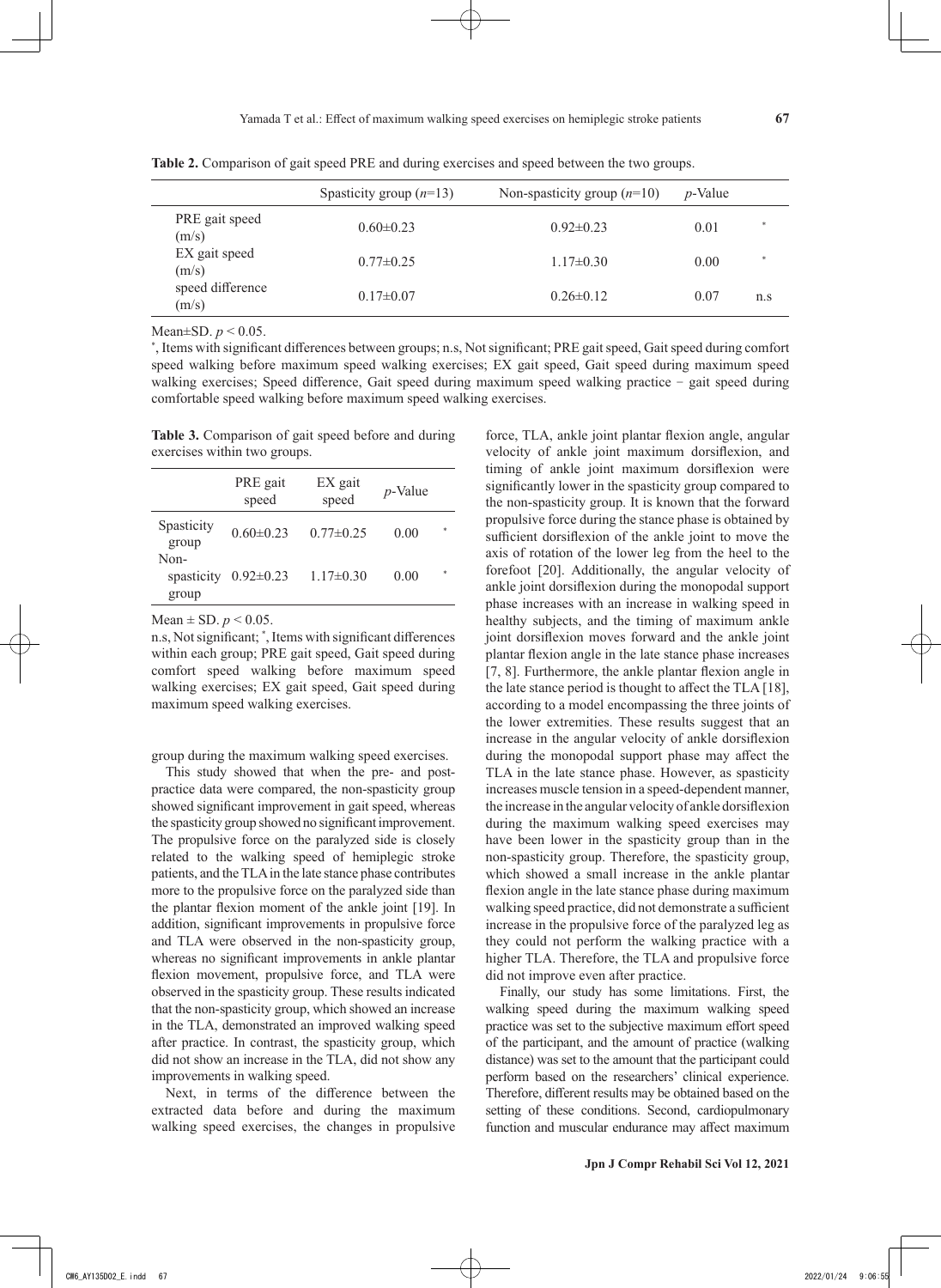|                                          | Spasticity group $(n=13)$ |                   |            | Non-spasticity group $(n=10)$ |                  |                   |            |        |
|------------------------------------------|---------------------------|-------------------|------------|-------------------------------|------------------|-------------------|------------|--------|
|                                          | <b>PRE</b>                | <b>POST</b>       | $p$ -Value |                               | <b>PRE</b>       | <b>POST</b>       | $p$ -Value |        |
| Speed<br>(m/s)                           | $0.60 \pm 0.23$           | $0.63 \pm 0.24$   | 0.50       | n.s                           | $0.92 \pm 0.23$  | $1.13 \pm 0.16$   | 0.01       |        |
| $A/P$ GRF<br>(N/kg)                      | $0.06 \pm 0.04$           | $0.06 \pm 0.03$   | 0.45       | n.s                           | $0.11 \pm 0.06$  | $0.12 \pm 0.06$   | 0.05       |        |
| Ankle Moment<br>$(N \cdot m/m \cdot kg)$ | $0.91 \pm 0.23$           | $0.88 \pm 0.21$   | 0.38       | n.s                           | $1.08 \pm 0.2$   | $0.88 \pm 0.21$   | 0.49       | n.s    |
| TLA<br>(Deg)                             | $6.61 \pm 2.87$           | $6.68\pm3.26$     | 1.00       | n.s                           | $10.76 \pm 3.47$ | $11.77 \pm 3.53$  | 0.02       |        |
| Mst Ankle DF angle<br>(Deg)              | $4.80 \pm 3.15$           | $4.76\pm4.13$     | 0.11       | n.s                           | $8.93\pm4.30$    | $8.16\pm4.74$     | 0.13       | n.s    |
| Tst Ankle PF angle<br>(Deg)              | $-3.96\pm3.23$            | $-3.18\pm3.81$    | 0.07       | n.s                           | $-6.73\pm3.85$   | $-5.63\pm7.41$    | 0.05       | $\ast$ |
| DF angular velocity<br>(Deg/s)           | $62.78 \pm 23.71$         | $62.04 \pm 23.60$ | 0.75       | n.s                           | 79.23 ± 33.49    | $86.23 \pm 36.60$ | 0.03       | $\ast$ |
| Timing<br>$(\%)$                         | $46.15\pm 6.53$           | $48.85 \pm 11.65$ | 0.06       | n.s                           | $44.50\pm4.40$   | $42.70 \pm 5.12$  | 0.03       |        |

**Table 4.** Comparison between PRE and POST in each group with and without spasticity.

Mean  $\pm$  SD.  $p < 0.05$ .

\* , Items that showed significant differences within each group; n.s, Not significant; PRE, Comfortable speed walking before maximum speed walking exercise; POST, Comfortable speed walking after maximum speed walking exercise; A/P GRF, Anterior/posterior ground reaction force; TLA, Trailing Limb Angle; Mst Ankle DF angle, Maximum ankle dorsiflexion angle during single leg stance on paretic side; Tst Ankle PF angle, Terminal stance Ankle plantar flexion; DF angular velocity, Dorsiflexion angular velocity; Timing, The timing of the maximal dorsiflexion of the ankle joint.

**Table 5.** Amount changed during maximum walking exercise from pre between the two groups.

|                                          | Spasticity group $(n=13)$ | Non-spasticity group $(n=10)$ | $p$ -Value |               |
|------------------------------------------|---------------------------|-------------------------------|------------|---------------|
| $A/P$ GRF<br>(N/kg)                      | $0.01 \pm 0.02$           | $0.03 \pm 0.02$               | 0.04       |               |
| Ankle Moment<br>$(N \cdot m/m \cdot kg)$ | $0.03\pm0.12$             | $-0.12\pm0.23$                | 0.47       | n.s           |
| <b>TLA</b><br>$($ Deg $)$                | $0.91 \pm 1.07$           | $2.10 \pm 1.59$               | 0.04       | $\ast$        |
| Mst Ankle DF angle<br>(Deg)              | $-0.03\pm0.14$            | $-1.27\pm1.87$                | 0.19       | n.s           |
| Tst Ankle PF angle<br>(Deg)              | $-0.46\pm2.03$            | $-4.30\pm4.04$                | 0.01       | $\ast$        |
| DF angular velocity<br>(Deg/s)           | $8.75 \pm 7.74$           | $18.97 \pm 8.75$              | 0.00       | $\ast$        |
| Timing<br>$(\%)$                         | $1.00 \pm 3.24$           | $4.30\pm4.30$                 | 0.04       | $\frac{1}{2}$ |

Mean  $\pm$  SD.  $p < 0.05$ .

\* , Items with significant differences between groups; n.s, Not significant; A/P GRF, Anterior/posterior ground reaction force; TLA, Trailing Limb Angle; Mst Ankle DF angle, Maximum ankle dorsiflexion angle during single leg stance on paretic side; Tst Ankle PF angle, Terminal stance Ankle plantar flexion; DF angular velocity, Dorsiflexion angular velocity; Timing, The timing of the maximal dorsiflexion of the ankle joint.